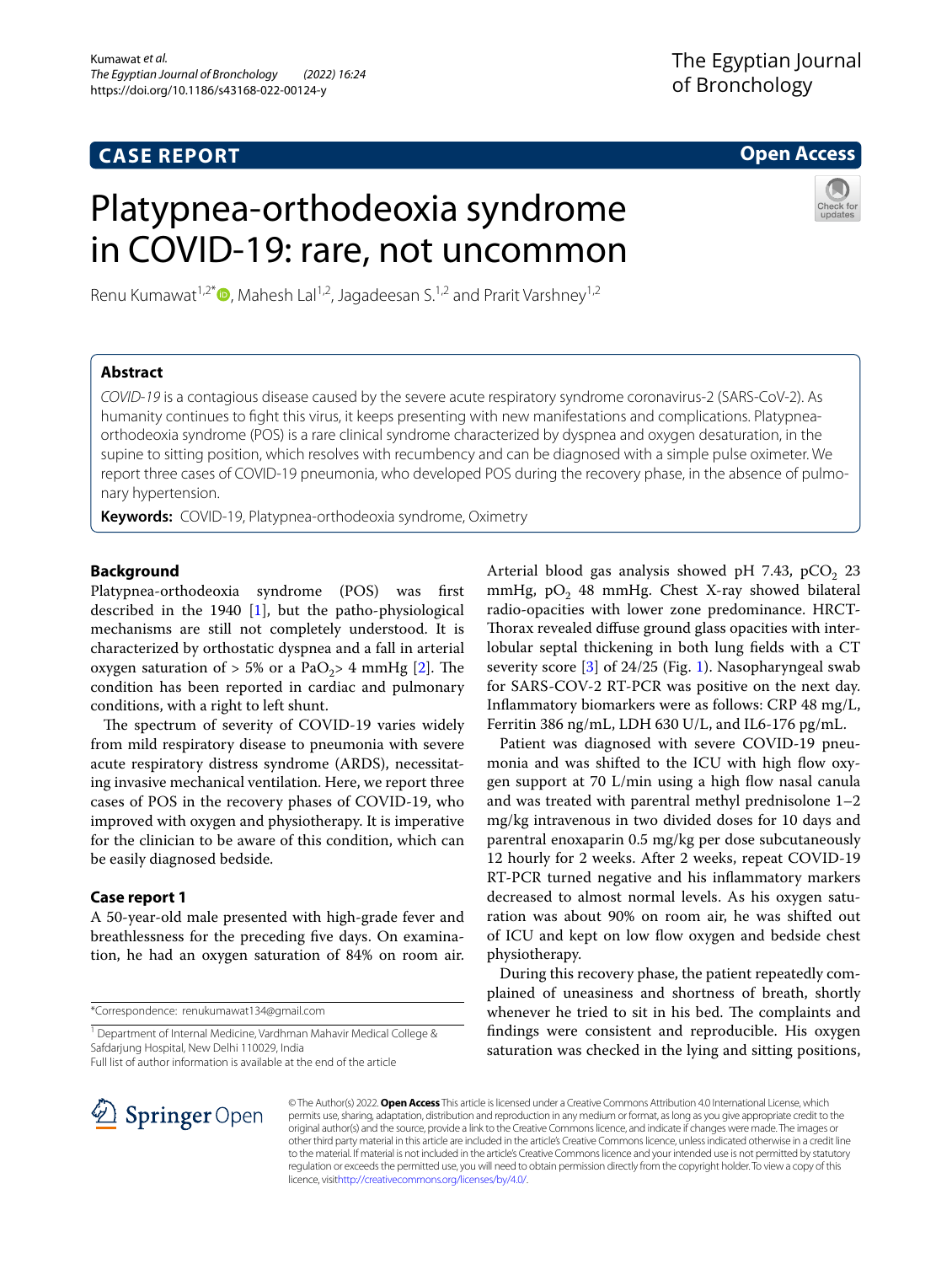



<span id="page-1-1"></span>positions, were 95% and 87%, respectively, confrming a diagnosis of POS.

<span id="page-1-0"></span>which were 94% and 86%, respectively, confrming a diagnosis of POS.

His echocardiography was normal with no evidence of pulmonary hypertension, systolic, and diastolic dysfunction. All chambers were normal with no evidence of any clot or vegetations or any other morphological abnormalities. However, cardiac catheterization could not be performed due to ongoing pandemic. He improved with low flow oxygen at 2–3 l/min and chest physiotherapy for 2 months and was discharged on oxygen saturation > 96% on room air to follow-up in the post-COVID clinic and doing well at present.

# **Case report 2**

A 52-year-old man presented with high grade fever and shortness of breath for 7 days. One month back, he was diagnosed as mild COVID-19 pneumonia, for which he was treated with parentral methyl prednisolone 1–2 mg/kg intravenous in two divided doses for 10 days and parentral enoxaparin 0.5 mg/kg per dose subcutaneously 12 hourly for 2 weeks. On admission, his  $O_2$  saturation was 74%. ABG analysis at room air revealed: pH 7.43,  $pCO<sub>2</sub>$  34 mmHg,  $pO<sub>2</sub>$  45 mmHg, Chest X-ray showed bilateral opacities with lower zone predominance and HRCT-Thorax revealed diffuse areas of ground glass opacities and non-specifc interstitial pneumonia (Fig. [2](#page-1-1)). A nasopharyngeal swab for RT-PCR was negative. Infammatory biomarkers had the following values: CRP 10 mg/L, Ferritin 302 ng/mL, and IL6 32 pg/mL.

He was initially kept on oxygen support by nonrebreather mask at 10 L/min, which gradually decreased to 2 L/min. After a few days, the patient started complaining of increased shortness of breathlessness on sitting. His oxygen saturation in the lying and sitting

His echocardiography was normal. However, cardiac catheterization could not be performed due to ongoing pandemic. He improved with low flow oxygen at  $3-4$  l/ min and chest physiotherapy for 40 days and was discharged on oxygen saturation > 96% on room air.

## **Case report 3**

A 37-year-old male, presented with complaints of fever, dry cough and shortness of breath for the preceding 10 days. His oxygen saturation was 85% on room air. Examination revealed bilateral difuse fne end inspiratory crackles. HRCT-Thorax was suggestive of severe COVID-19 pneumonia with CT severity index of 25/25 (Fig.  $3$ ). The diagnosis of COVID-19 was confirmed by nasopharyngeal throat swab RT-PCR. He was treated



<span id="page-1-2"></span>**Fig. 3** HRCT-Chest showing difuse areas of ground glass opacities with interlobular septal thickening in bilateral lung felds and left upper zone cavitary lesion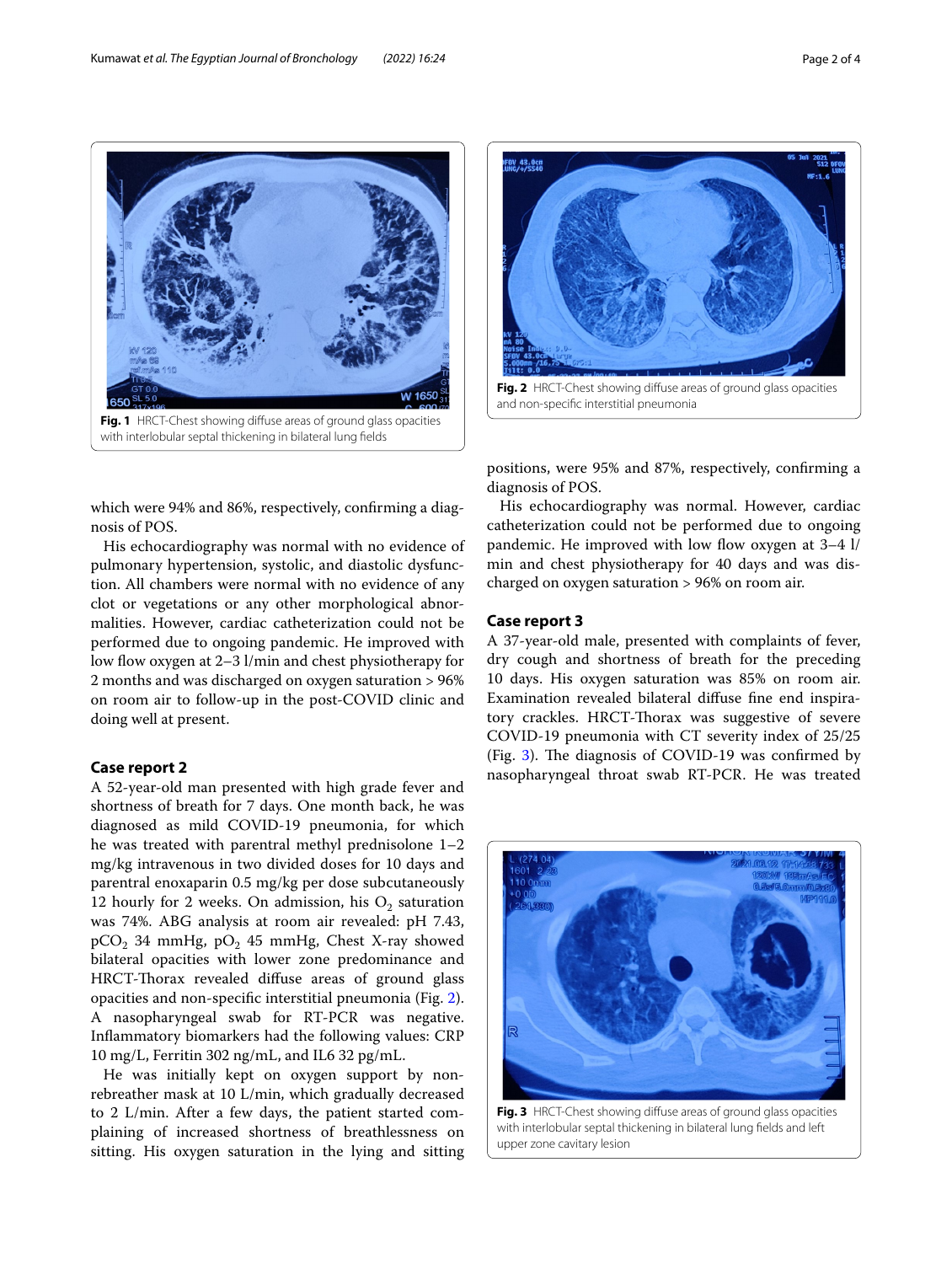with parentral methyl prednisolone 1–2 mg/kg intravenous in two divided doses for 10 days and parentral enoxaparin 0.5 mg/kg per dose subcutaneously 12 hourly for 2 weeks**.** Over the next 2 weeks, his fever subsided, the oxygen requirement decreased from 10 L/min to 4 L/ min, and repeat RT-PCR was negative.

During further course, his fever relapsed and repeat investigations revealed: Hb-13.5 gm%, TLC 12,300 cells/ mm3 , platelets 3,54,000/mm3 . ABG analysis at room air showed pH 7.42, pCO<sub>2</sub> 25 mmHg, pO<sub>2</sub> 52 mmHg. Repeat HRCT-Torax revealed difuse areas of ground glass opacities with interlobular septal thickening in both lung felds and a left upper zone cavitary lesion but nasopharyngeal swab for RT-PCR COVID-19 was negative. Infammatory biomarkers had the following values: CRP 48 mg/L, Ferritin-390 ng/mL and IL6 93 pg/mL. As serum galactomannan test was positive and sputum for fungal culture showed growth of septate hyphae, he was started on parentral amphotericin B deoxycholate therapy.

During this recovery phase, the patient repeatedly complained of shortness of breath after he tried to sit up. His oxygen saturation in the lying and sitting positions, were 95% and 82% respectively, confrming POS.

His echocardiography was normal. However, cardiac catheterization could not be performed due to ongoing pandemic. He improved with low flow oxygen at  $2-3$  l/ min and chest physiotherapy for 45 days and was discharged on oxygen saturation > 96% on room air.

## **Discussion**

POS is a rare clinical entity characterized by dyspnea (platypnea) and oxygen desaturation (orthodeoxia) in the supine to sitting position, which resolves quickly with recumbency. This drop in saturation is defined as a drop in PaO<sub>2</sub> > 4 mmHg or SaO<sub>2</sub> > 5% from supine to an upright position.

The primary etiologies of POS can be broadly classified as intra-cardiac or extra-cardiac. A patent foramen ovale (PFO) is the most common cause, followed by atrial septal defect (ASD) in the presence of pulmonary hypertension [[2\]](#page-3-1). Extra-cardiac causes of POS include intra-pulmonary arterio-venous malformations and parenchymal lung diseases. Miscellaneous causes reported are pneumonia caused by pneumocystis jiroveci/cytomegalovirus pneumonia [\[4](#page-3-3)] and hepato-pulmonary syndrome [\[5](#page-3-4)].

While the commonest mechanism of POS in cardiac pathologies is an inter-atrial shunt, the patho-physiology of respiratory disorders differs. The proposed mechanism of POS in COVID-19 is gravitational dependent shifting of blood to the lower zones, leading to wasting of perfusion as posterior and lower parenchymal involvement is common in COVID-19 pneumonia, causing V/Q mismatch. Alternatively, it may be due to diminished perfusion in the lower zones, due to vasculopathy and coagulopathy [\[6](#page-3-5)]**,** or it may be the result of myocardial dysfunction  $[7, 8]$  $[7, 8]$  $[7, 8]$ . Factors that decrease cardiac output could contribute to further reduction of blood flow in the areas of non-dependent zone of the lungs, thereby wors-ening POS [[9\]](#page-3-8). However, why this occurs particularly in recovery phase and also, the defnite patho-physiology remains less understood. There is a possibility that it could be due to late recovery of the basal part of the lung or fbrotic changes in the basal parenchyma. However, defnite pathophysiology is less understood at this point and this could be one aspect for future research studies.

POS in our patients was reversible with oxygen and physiotherapy, in concordance with few other reported cases from the country  $[6-8]$  $[6-8]$  $[6-8]$ . These cases have been reported to emphasize the importance of being vigilant in the recovery phase of COVID-19 patients, as underlying hypoxia may be missed, if only the standard supine method is employed to assess oxygen saturation.

## **Conclusion**

POS should be considered as a cause of respiratory impairment in patients of COVID-19 pneumonia after ruling out other causes. This case series has been reported to emphasize that POS may not be as uncommon as thought to be and high level of suspicion should be kept in COVID-19 patients, requiring prolonged oxygen support, especially those having positional exacerbation of dyspnoea.

#### **Acknowledgements**

I would extend my heartfelt thanks and gratitude to my seniors, colleagues, and juniors. All of them constantly supported me and been very kind throughout the study period. I also take this opportunity to thank Department of Medicine, VMMC and Safdarjung Hospital, New Delhi, for giving me permission and necessary facilities to carry out this study. Utmost respect for my parents, Mr. B. L. Kumawat and Mrs. Manju Kumawat, for their tenacious moral support in hours of need. Special thanks to Dr. Swamy S M for keeping me motivated all the times. Last but not least, I thank all my patients and their family members who have been very cooperative during these case reports.

#### **Authors' contributions**

RK and ML analyzed the patient's data and also were major contributors in writing the manuscript. JS and PV helped in collecting the data. All authors read and approved the fnal manuscript.

## **Funding**

NA.

**Availability of data and materials** Yes.

#### **Declarations**

**Ethics approval and consent to participate** NA.

#### **Consent for publication**

Obtained written consent from patient's daughter.